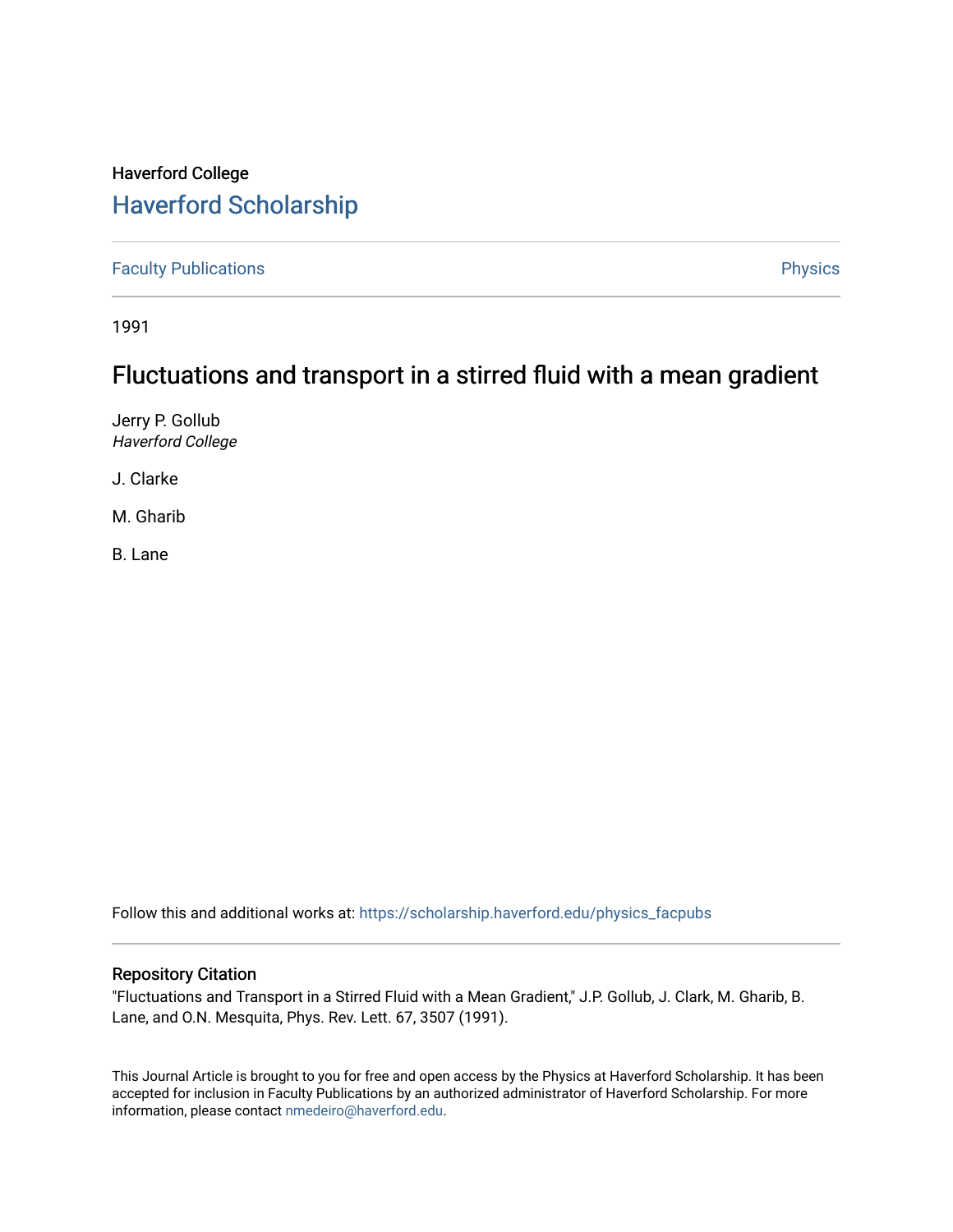## Fluctuations and Transport in a Stirred Fluid with a Mean Gradient

J. P. Gollub,  $(1), (2), (3), (a)$  J. Clarke,  $(2)$  M. Gharib,  $(2)$  B. Lane,  $(1)$  and O. N. Mesquita  $(1)$ 

'Physics Department, Haverford College, Haverford, Pennsylvania 19041

 $^{(2)}$ Institute for Nonlinear Science, The University of California at San Diego, La Jolla, California 90237

 $(3)$ Physics Department, The University of Pennsylvania, Philadelphia, Pennsylvania 19104

(Received Ig September 1991)

The effective thermal diffusivity  $D^*$  and the probability distribution of temperature fluctuations are measured in a stirred fluid across which a temperature gradient is maintained. A distinct mixing transition is observed for  $D^*$  as a function of Reynolds number R. Above the transition, the distribution is strongly non-Gaussian and approaches an exponential  $\exp(-\frac{\delta T}{\beta \xi})$ , where  $\beta$  is the local temperature gradient and  $\xi$  the correlation length.

PACS numbers: 47.25.Jn, 05.40.+j

Enhanced transport properties are among the basic characteristics of turbulent flows. Several recent experiments have provided detailed measurements for the transport of heat and angular momentum in situations where these quantities are dynamically active, for example, in thermal convection [1] and Taylor-Couette flow [2]. It is equally interesting to consider the passive transport of scalar quantities such as impurity concentration or heat in the presence of gradients of these quantities. The concept of an effective or eddy diffusivity is often employed to describe the enhancement. Its value is roughly of the order of  $\xi_V V$ , where  $\xi_V$  is a typical eddy size or velocity correlation length, and  $V$  is the rms velocity. This quantity can be many orders of magnitude larger than the molecular diffusivity for material or thermal energy. The subject of stirring and mixing in fluids that are not necessarily turbulent has had a renaissance due in part to an appreciation of its conceptual connection to chaotic dynamics [3].

The fluctuations of the local temperature or concentration contain considerable information about both dynamics and transport processes. Fluctuations of local velocity differences in turbulent flows are known to be non-Gaussian, a reflection of the phenomenon of intermittency [4]. Recently Pumir, Shraiman, and Siggia [5] proposed a simplified model of the random advection of a passive scalar in a closed volume across which a steady gradient  $\beta$  is maintained, and which is stirred with a velocity correlation length  $\xi_V$  much less than the size L of the system. Their model, which was stimulated by earlier observations [1] of exponential probability distributions in the case of active thermal convection, leads to the prediction that exponential tails will occur in the probability distribution function (PDF) of the *passive scalar* as well, rather than the Gaussians that might have been expected for that case. The extended tails, with an expected decay constant of about  $(\beta \xi_V)^{-1}$ , arise from the fact that fluid at a given location comes from other locations where the local mean value is systematically larger or smaller. Gaussian distributions are expected (based on numerical simulations) for weaker mixing, and complex nonmonotonic distributions are predicted when the parameter  $\zeta_V/L$  is not small, so that fluid from the boundaries reaches the measurement location with little mixing. The model indicates that it is *not* necessary to look at gradients or differences to detect non-Gaussian behavior, and that strong turbulence is not required.

The model of Ref. [5] is a phenomenological model of mixing and is not systematically derived from the hydrodynamic equations. However, the prediction of exponential tails for passive scalar transport is supported by earlier [6] and recent [7] numerical simulations. The problem of predicting passive transport coefficients and statistics of fluctuations is surprisingly complicated mathematically, because the large scales relevant to bulk transport are affected by a wide range of smaller scales, as has been pointed out in theoretical studies of model systems by Avellaneda and Majda [8]. Other approaches to passive scalars have been discussed [9], and mechanisms different from that of Ref. [5] could be relevant [10]. Thus, it is desirable to determine experimentally whether and when exponential tails actually occur for passive transport.

In this paper, we report experimental studies of both the effective thermal diffusivity and the statistical fluctuations of the temperature field in a stirred fluid with a steady (but small) temperature gradient. The system (Fig. 1) is a closed box 7.5 cm deep constructed of Plexiglas, with horizontal interior dimensions  $L = 12.5$  cm (parallel to the temperature gradient) and 25 cm. The fluid (water and water-glycerol mixtures) is mixed by a rigid oscillating grid formed by a hexagonal array of holes (diameter  $d=0.48$  cm) in a sheet of Plexiglas 0.3 cm thick. If we take  $d$  as an estimate of the characteris-



FIG. i. Sketch of the apparatus showing the oscillating grid and temperature-control baths.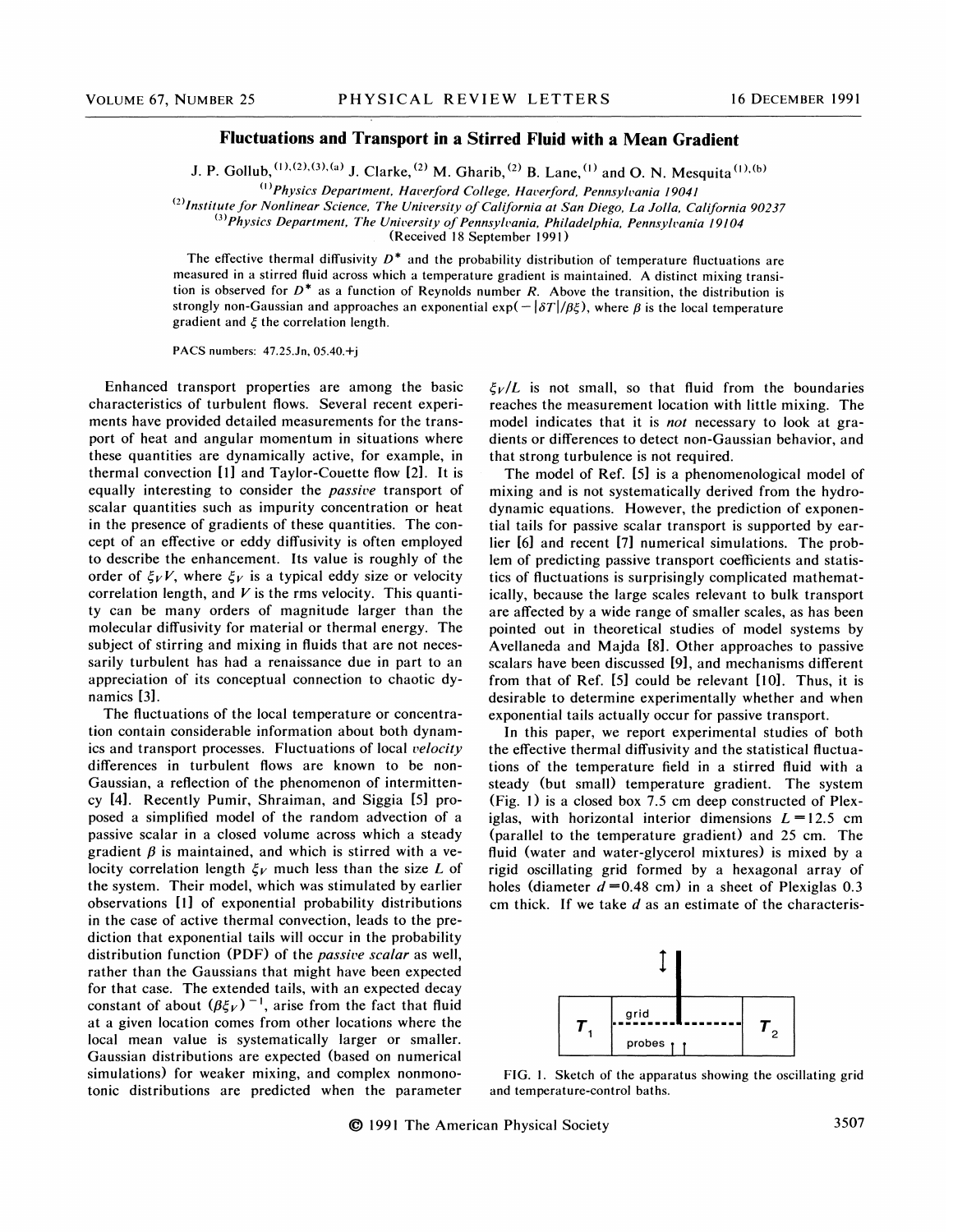tic scale  $\xi_V$  of the "random" part of the velocity field, then the parameter  $(\xi_V/L)^2$  is 0.037. The grid has negligible thermal diffusivity compared to that of the stirred fluid, and oscillates with periods 0.5-10 <sup>s</sup> through the center 40% of the fluid depth.

Copper plates 0.3 cm thick separate the active fluid from adjacent temperature-controlled thermal baths. The applied temperature difference across the entire cell is typically 3 K, a value sufficiently small that induced thermal convection is insignificant in comparison to the flows produced by active stirring. Temperature stability better than 0.01 K even in the presence of a large heat flux is typically obtained, and is necessary because the gradients in the interior are small, typically 0.03-0.<sup>1</sup> K/cm.

Local temperatures and temperature differences are measured by small thermistor probes of diameter 0.05 cm, whose frequency response is estimated to be about 50 Hz. This bandwidth is more than sufficient for the flows considered. Measurements are made along a line parallel to the temperature gradient and typically 5 mm below the lowest point of the oscillating grid.

We base the Reynolds number  $R$  on the grid hole diameter  $d$  and the maximum velocity of the fluid through the holes. The range  $100 < R < 6000$  has been explored. Visualization using anisotropic particles indicates that for  $R > 1000$  the turbulence is fairly well developed, with scales considerably smaller than d being excited. The turbulent fluctuations fill the cell, though they are somewhat attenuated near the top and bottom. An impurity introduction near one wall of the cell soon forms a front that broadens gradually, with times of the order of 100 s being required to mix uniformly across the cell. Some velocity measurements are obtained by laser Doppler velocimetry. While the maximum vertical velocity can be as large as 50 cm/s at  $R = 5000$ , the rms *horizontal* velocity is much smaller, about  $V=1.5$  cm/s.

We begin by describing the behavior of the effective thermal diffusivity  $D^* = K^*/\rho c$ , where the effective



FIG. 2. Effective thermal diffusivity  $D^*$  as a function of Reynolds number R, showing a rapid rise or "mixing transition" as the turbulent cascade develops, and a slow growth for higher R.

thermal conductivity  $K^*$  is obtained from the ratio of the total measured heat flux  $F$  to the *local* temperature gradient,  $\rho$  is the density, and c is the heat capacity. This quantity is shown as a function of  $R$  in Fig. 2. It reveals a gradual rise at "low"  $R$  and a rapid rise starting near  $R = 10<sup>3</sup>$ ; this is a reflection of the corresponding behavior of VT, which declines rapidly over the same range. For water at  $R = 5000$ , the enhancement factor of the thermal diffusivity is approximately 10<sup>3</sup>. Typical values of  $D^*$ above the mixing transition are consistent with  $Vd$ . For higher  $R$ ,  $D^*$  continues to rise, perhaps linearly, but the accuracy and the range in  $R$  of our present experiments are not sufficient to define this dependence precisely.

A nondimensional heat flux or Nusselt number Nu  $=F/F_{cond}$  may be defined by the ratio of the turbulent and conductive fluxes. This quantity shows a much simpler smooth power-law increase that is well approximated by the expression  $N = 0.32R^{0.64 \pm 0.05}$  over the entire range  $500 < R < 6000$ . However, it is primarily determined by the thickness of the boundary layers at the hot and cold surfaces, and is not a bulk property.

The temperature fluctuations are usefully characterized by the spatial correlation function  $C_T(r)$  $=\langle \delta T(r) \delta T(0) \rangle / \langle (\delta T)^2 \rangle$ , which is shown in Fig. 3. It is well approximated as an exponential with a correlation length  $\xi_T = 8$  mm at  $R = 3700$ . We are not able to measure  $\xi_V$  directly, though we estimate it to be of the order of the grid hole diameter  $d$ . Thus, the correlation lengths for velocity and temperature are comparable.

Typical probability distributions for temperature fluctuations are shown in Fig. 4 for  $R = 600$  (below the mixing transition) and  $R = 3700$  (above the mixing transition). The fluctuations are nondimensionalized by the standard deviation  $\sigma$  (even when the distributions are not Gaussian). The distribution shown in Fig. 4(a) is adequately fitted by a Gaussian, while that in 4(b) has welldefined tails that are fitted much better by exponentials. In fact, the observed fluctuations at  $\delta T/\sigma = 4$  are more probable than those predicted by a Gaussian with the



FIG. 3. Spatial correlation function  $C_T(r)$  of the temperature field, showing roughly exponential decay in the turbulent regime at  $R = 3700$ .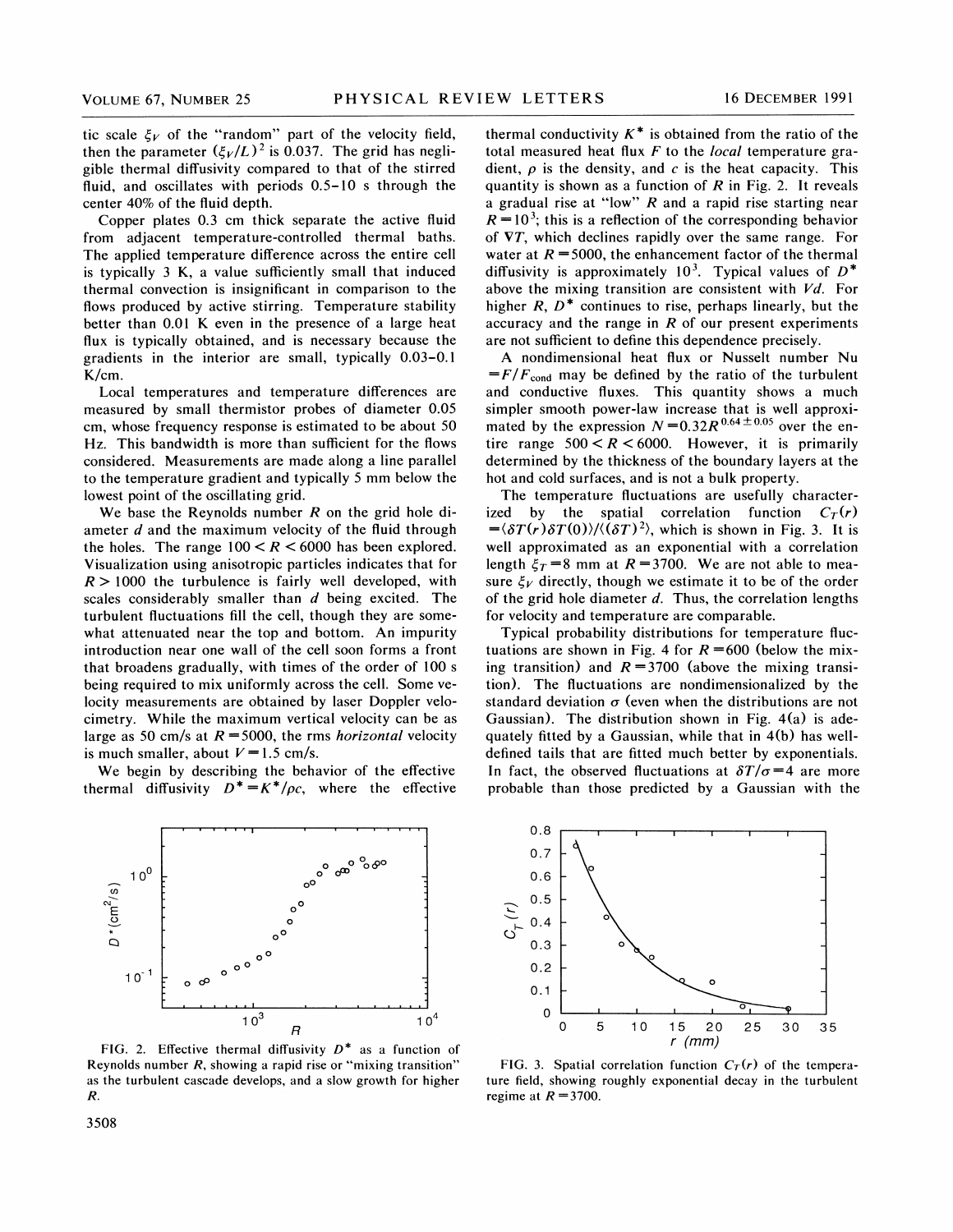

FIG. 4. Temperature distributions (a) at  $R=600$ , with a Gaussian fit, and (b) at  $R = 3700$ , with an exponential fit. (c) A compressed time series corresponding to (b) showing frequent large fluctuations.

same variance as the data by a factor of 13. A time series corresponding to Fig. 4(b), showing large fluctuations from the mean, is shown in Fig. 4(c).

The temperature gradient  $\beta$  remains constant over a substantial distance (corresponding to at least  $10\sigma$ ), as shown in Fig. 5. The inverse decay constant  $\gamma^{-1}$  of the exponential is predicted in Ref. [5] to be of order  $\beta \xi_V$  (=0.026 K, if we take  $\xi_V = d$ ). The observed value of 0.029 K is consistent with this prediction.

To characterize the extent of non-Gaussian behavior as a function of R, we measured the kurtosis  $\langle (\delta T)^4 \rangle$  $\langle (\delta T)^2 \rangle^2$ , which is 3 for a Gaussian distribution and 6 for



FIG. 5. Mean temperature profile for  $R = 3700$ , showing inearity over a distance corresponding to at least  $10\sigma$ , where  $\sigma$ =0.042 K is the standard deviation of the distribution of Fig. 4(b).

an exponential distribution extending to the center. The observed values, shown in Fig. 6, are consistent with 3 at low R, and rise steadily to the range 5-6 for  $R \approx 4000$ . The scatter in the kurtosis is somewhat larger than one might expect. The distributions are also sometimes skewed by as much as 10%, and the degree of rounding at the top of the distribution varies. These variations may arise from slight drifts in the temperature control or environment during the runs, but are not sufficiently serious to mask the clear trend toward exponential distributions above the mixing transition.

We confirmed by using glycerol-water mixtures that the distributions do not vary significantly for a factor of 5 increase in Prandtl number  $v/\kappa$ , where v is the kinematic viscosity and  $\kappa$  the thermal diffusivity. (However, only the range  $R < 1000$  was accessible in that case.) Finally, the distributions were approximately Gaussian when  $\zeta_V/L$ was increased to 0.15 by changing the grid, up to  $R$  $= 16000.$ 

Additional experiments were conducted in a different geometry, in which disordered capillary waves induced by the Faraday instability produced the mixing instead of an oscillating grid. This How was harder to characterize in detail, but some evidence for exponential distributions



FIG. 6. Kurtosis as a function of R. This quantity would be 3 for Gaussian distributions and 6 for exponentials.